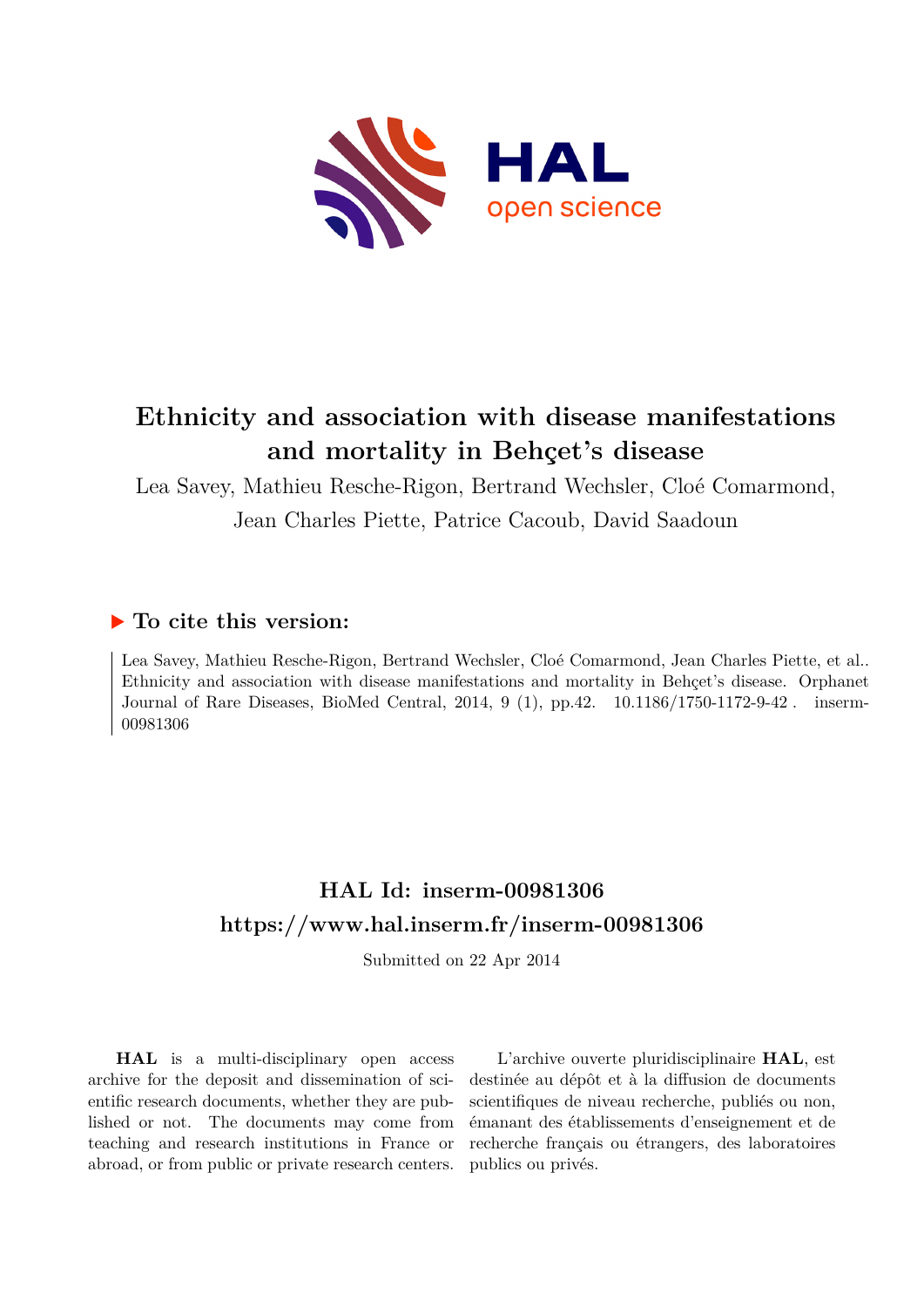

**RESEARCH CHINESEARCH CHINESEARCH CHINESE** 

# Ethnicity and association with disease manifestations and mortality in Behçet's disease

Lea Savey<sup>1,2</sup>, Mathieu Resche-Rigon<sup>3</sup>, Bertrand Wechsler<sup>1,2</sup>, Cloé Comarmond<sup>1,2</sup>, Jean Charles Piette<sup>1,2</sup> , Patrice Cacoub<sup>1,2</sup> and David Saadoun<sup>1,2\*</sup>

### **Abstract**

Background: Behçet's disease (BD) significantly increases morbidity and mortality. BD mainly affects young adults with a peculiar geographical distribution. It has been suggested that BD varies in its phenotypic expression in different ethnic groups.

Methods: We investigated potential ethnicity-related differences relative to phenotype and prognosis of BD patients in a French multiethnic country. We included 769 consecutive patients fulfilling the international criteria of classification for BD, in the 3 largest ethnic groups of our cohort [European ( $n = 369$ ), North African ( $n = 350$ ) and sub Saharan African  $(n = 50)$ ]. Factors that affect prognosis were assessed by multivariate analysis.

Results: 535 (69.6%) patients were male and the median (IQR) age at diagnosis was of 30.9 (24.9-37.2) years. Sub Saharan African BD patients had a higher frequency of CNS involvement (48% vs 32.3% vs 29.5%, p = 0 .035), a higher rate of death (12% vs 6% vs 3.5%,  $p = 0.029$ ) and a lower frequency of HLA B51 allele (29.4% vs 49.2% vs 55.8%, p = 0.009) compared to those from North Africa and Europe, respectively. Multivariate analysis showed that male gender (HR: 5.01, CI: 1.51-16.65), cardiovascular involvement (HR: 2.24, CI: 1.15-4.36), and sub Saharan African origin (HR 2.62 (0.98-6.97) were independently associated with mortality. The 15-year mortality rate was of 19%, 9% and 6% in sub Saharan African, North African and European BD patients, respectively ( $p = 0.015$ ).

**Conclusion:** We reported ethnicity-related differences with respect to phenotype of BD. Sub Saharan Africans patients exhibited a worse prognosis.

Keywords: Behçet's disease, Mortality, Vasculitis, Ethnic origin

Behçet's disease (BD) or Adamantiades-Behcet's Disease is a chronic, relapsing, vasculitis of unknown aetiology characterized by mucocutaneous, ocular, articular, vascular, gastrointestinal, and central nervous system manifestations [[1\]](#page-6-0). BD significantly increases morbidity and mortality. BD mainly affects young adults with a peculiar geographical distribution, also named the "silk-road" – corresponding to the ancient route between the Mediterranean, the Middle East and the Far East. With the exception of oral aphthosis, BD is characterized by considerable phenotypic variation. Over the last 30 years, a

substantial body of knowledge has accumulated supporting a strong genetic underpinning in BD of the MHCrelated allele HLA-B5, which was later more specifically linked to its predominant suballele HLA-B51 [[2\]](#page-6-0). It has been suggested that the disease varies in its phenotypic expression in different races and in different countries. Both environmental and genetic factors play a role in the aetiology of the condition [[3\]](#page-6-0). For instance, BD patients from Asia exhibit a higher frequency of gastrointestinal involvement compared to those from the Mediterranean basin [\[4](#page-6-0)]. It has been reported that there is a greater risk of ocular involvement in patients in Japan or Iran and a lower risk of genital ulceration in most non-western countries [\[3](#page-6-0)]. However, most of the evidence supporting these propositions arises from observational case series, which are subject of many sources of bias. Moreover, to our knowledge no data are available regarding BD in sub



© 2014 Savey et al.; licensee BioMed Central Ltd. This is an Open Access article distributed under the terms of the Creative Commons Attribution License [\(http://creativecommons.org/licenses/by/2.0\)](http://creativecommons.org/licenses/by/2.0), which permits unrestricted use, distribution, and reproduction in any medium, provided the original work is properly credited. The Creative Commons Public Domain Dedication waiver [\(http://creativecommons.org/publicdomain/zero/1.0/](http://creativecommons.org/publicdomain/zero/1.0/)) applies to the data made available in this article, unless otherwise stated.

<sup>\*</sup> Correspondence: [david.saadoun@psl.aphp.fr](mailto:david.saadoun@psl.aphp.fr)

<sup>&</sup>lt;sup>1</sup>Department of Internal medicine and Clinical Immunology, Centre de référence des maladies autoimmunes et systémiques rares, AP-HP, Hôpital Pitié-Salpétrière, Paris, France

<sup>&</sup>lt;sup>2</sup>Pierre et Marie Curie-Paris VI University, DHU I2B, Inflammation, Immunopathologie, Biothérapie, Université Pierre et Marie Curie, Paris VI, France Full list of author information is available at the end of the article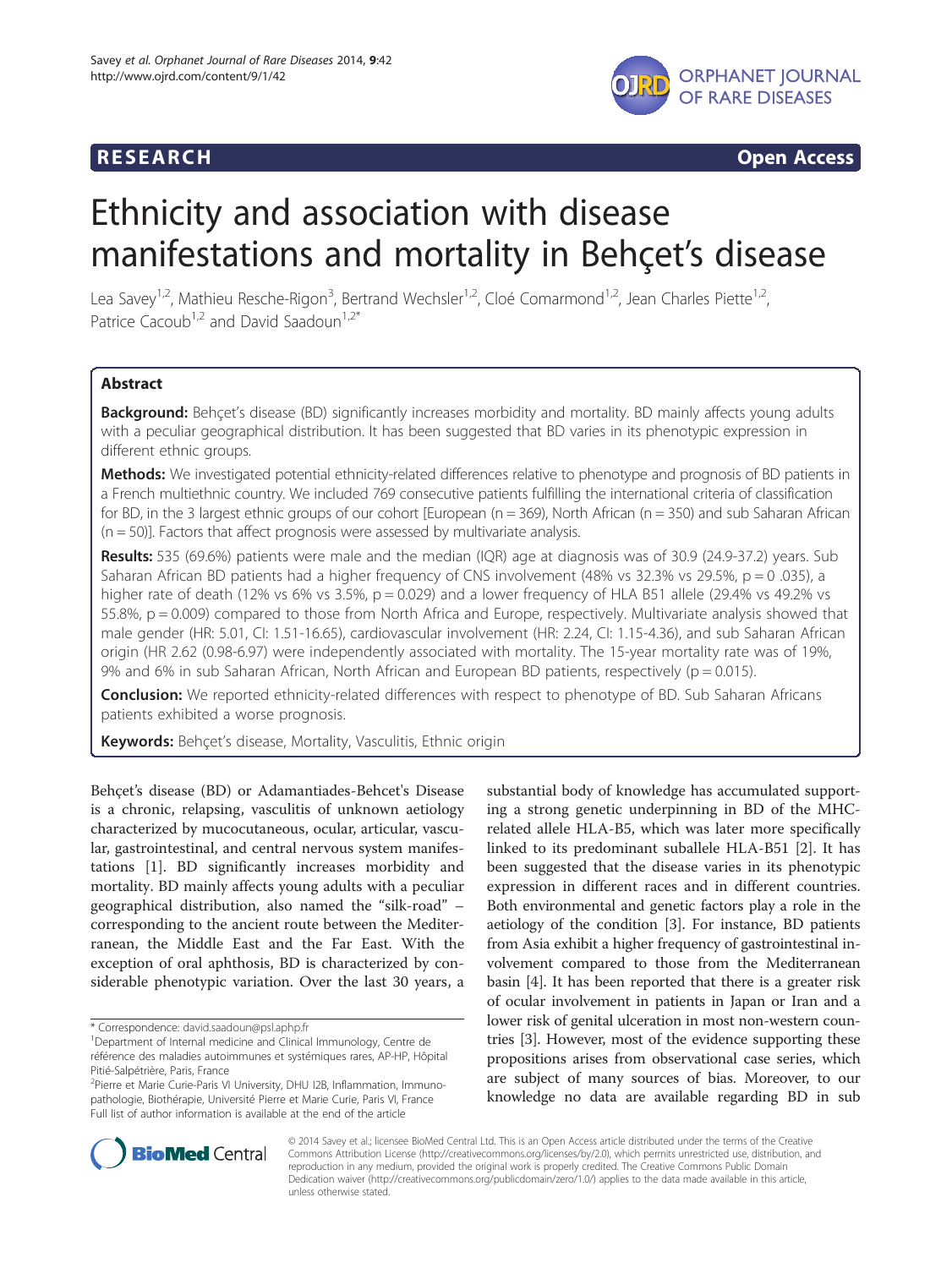Saharan African population. The present study investigated potential ethnicity-related differences relative to phenotype and prognosis of BD patients in a French multiethnic country. To this aim, we compared the main features of BD, the outcome and the factors associated with mortality in the 3 largest ethnic groups of our cohort (i.e. European, North African and sub Saharan African patients).

#### Patients and method

#### **Patients**

Clinical records of 769 consecutive patients fulfilling the international criteria of classification for BD [\[5\]](#page-6-0) were analyzed. All patients were referred to and regularly followed in the Internal medicine department of the Pitié-Salpétrière university hospital, Paris, France between 1974 and 2010. For each patient, the following data were collected: age at diagnosis of BD, gender, date of criteria for BD, geographic origin, main features of BD including mucocutaneous manifestations, ocular lesions, rheumatologic manifestations (athralgia, arthritis), neurologic involvement and/or cardiovascular involvement (venous, arterial and cardiac lesions). The number of BD flare, treatment, outcome and causes of death were recorded. 568 patients with BD were investigated for HLA B5 typing. The 3 largest ethnic groups originated from Europe ( $n = 369$ ), North Africa ( $n = 350$ ) and sub Saharan Africa ( $n = 50$ ). Ethnicity was defined as the country of origin of the patient's parents and grandparents and subjects were classified into 1 of the following defined ethnic groups: European, North African (Moroccan, Algerian, Tunisian, and Egyptian) and sub Saharan African. We considered only the European, North African and sub Saharan African patients, given the relatively small number of patients in the other racial groups. The diagnosis of neuro-BD was based on objective neurological symptoms not explained by any other known disease or therapy associated with neuroimaging findings suggestive of BD related central nervous system (CNS) involvement and/or cerebrospinal fluid (CSF) findings showing aseptic inflammation. Patients with non-parenchymal CNS involvement, or who did not show any abnormality on neurological examination or those without evidence of objective neurological involvement (i.e. only headache or dizziness) were excluded. The diagnosis of cardiovascular involvement included venous, arterial and cardiac lesions related to BD. Diagnosis of venous thrombosis was based on imaging data: venous doppler sonography, phlebography, cavography, computed tomography angiography and/or angio-magnetic resonance imaging (MRI). Diagnosis of arterial manifestations was based on imaging data: doppler sonography, arteriography, computed tomography angiography and/or angio-MRI. Cardiac involvement (pericarditis, myocardiopathy, myocardial infarction, endomyocardial fibrosis, thrombosis, valve insufficiency and/or stenosis) was considered to be related to BD if it was contemporaneous with BD flares and if other known causes of cardiac disease had been excluded.

#### Literature review

We systematically screened the medical literature via PubMed using the following keywords: "Behcet's disease", "Behcet's syndrome", "ethnology", "ethnicity", and "epidemiology". We only analyzed cases series published after 1988 in English or in French. Studies focusing on ethnicity related phenotype or prognosis differences in adults BD patients were included. However, it should be acknowledged that these different studies have different approaches in case findings. Some studies were based on epidemiological estimates while others describe patients from tertiary referral centres and the latter were based on questionnaire or population samples. The methodological differences can be substantial and might affect the outcome of different cohorts.

#### Statistical analysis

Data are summarized as frequencies and percentages for categorical variables. Quantitative variables are presented as medians and 25th and 75th percentiles. Patients characteristics were compared using  $x^2$  tests (or  $x^2$  tests with Yates's correction or Fisher's exact test when required) for categorical data and Kruskal-Wallis rank sum tests for quantitative data. Survival was estimated using the Kaplan-Meier method. Patients were censored at the date of their last visit. Factors associated with the occurrence of death were assessed using a Cox proportional hazard model. Proportional hazard assumptions were checked. Hazard-ratios (HR) with their ninety-five percent confidence intervals (95% CI) are presented as a measure of association. All factors with P-value lower than 0.05 in the univariable analysis were included in a multiple Cox proportional hazard model. A model selection based on p-value was then performed. All tests were two-sided at the 0.05 significance level. Analyses were performed using R 2.15.1 statistical package. This study has been carried out in compliance with the Helsinki declaration.

#### Results

#### Characteristics of BD patients

The main features of the 769 BD patients are summarized in Table [1](#page-3-0). The median (IQR) age at diagnosis was 30.9 (24.9-37.2) years with 535 (69.6%) male. Patients originated from Europe (47.9%), North Africa (45.5%) and sub Saharan Africa (6.5%). The HLA B5 typing was positive in 51.4% of cases. Main clinical signs of BD included eye involvement (65.9%), genital ulcerations (60.4%), articular involvement (48.6%), cardiovascular involvement (42.6%)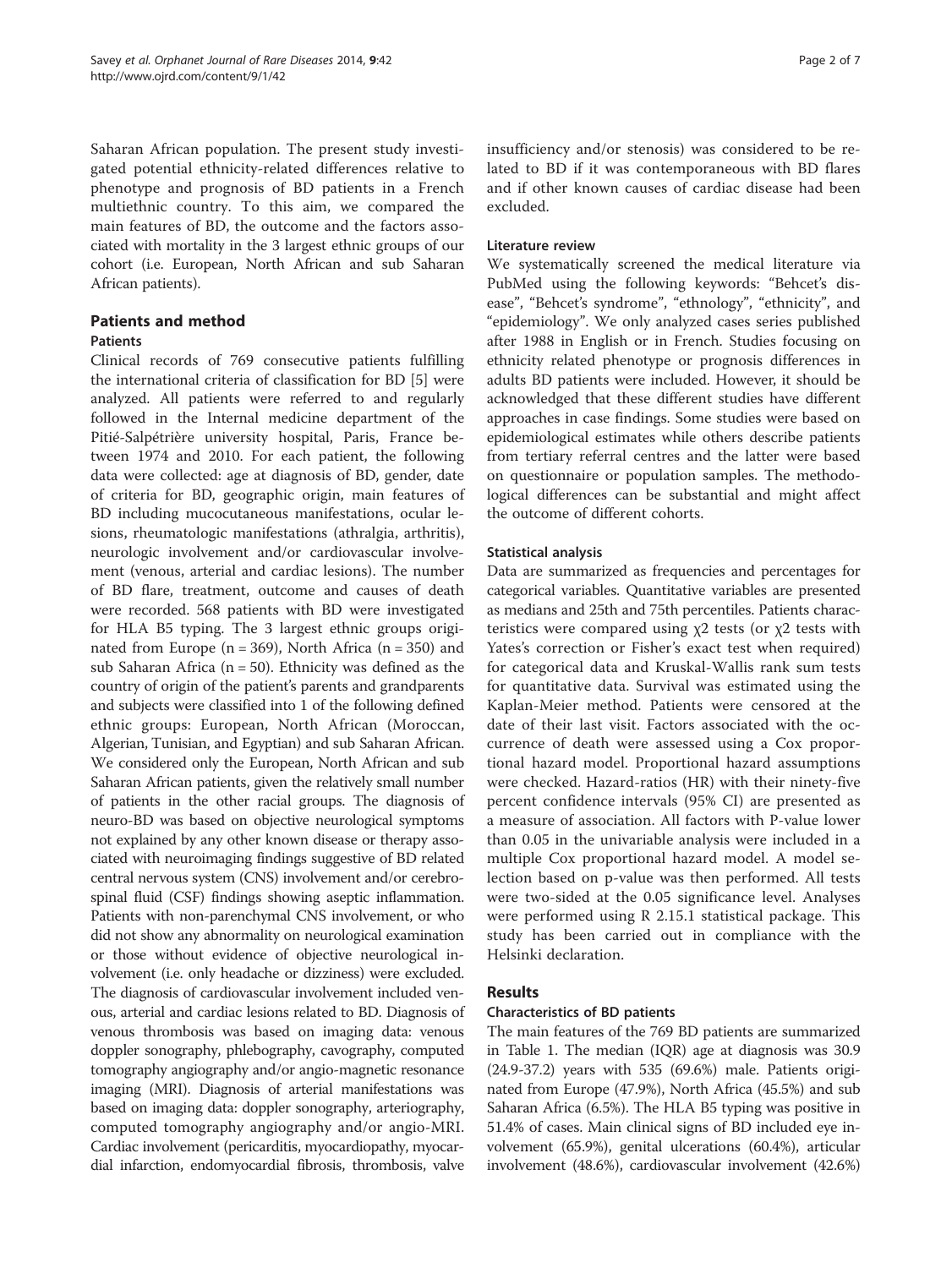<span id="page-3-0"></span>Table 1 Characteristics of Behçet's disease according to ethnic origin\*

| <b>Parameters</b>                                              | Sub<br><b>Europe</b><br>saharan<br><b>Africa</b> |                       | <b>North</b><br>Africa | p-<br>value |  |
|----------------------------------------------------------------|--------------------------------------------------|-----------------------|------------------------|-------------|--|
|                                                                | $(n = 369)$                                      | $(n = 50)$            | $(n = 350)$            |             |  |
| Age at diagnosis<br>(years)                                    | 30.6<br>[24.9; 36.9]                             | 32.21<br>[24.9; 40.7] | 30.59<br>[24.5; 37.2]  | 0.55        |  |
| Time between<br>first symptom<br>to diagnosis<br>of BD (years) | 3.1 [0.2; 7.9]                                   | 1.9 [0.04; 7.6]       | 1.9 [0.04; 7.6]        | 0.059       |  |
| Maler gender                                                   | 193 (52.3)                                       | 39 (78)               | 273 (78)               | < 0.0001    |  |
| Genital ulceration                                             | 217 (58.81)                                      | 31 (62)               | 217(62)                | 0.66        |  |
| Articular<br>involvement                                       | 188 (51.09)                                      | 23 (46)               | 163 (46.7)             | 0.47        |  |
| Ocular involvement                                             | 245 (66.4)                                       | 26 (53.06)            | 236 (67.43)            | 0.14        |  |
| CNS involvement                                                | 108 (29.51)                                      | 24 (48)               | 112 (32.28)            | 0.035       |  |
| CV involvement                                                 | 152 (41.19)                                      | 27 (54)               | 149 (42.57)            | 0.22        |  |
| HLAB51                                                         | 163/292<br>(55.82)                               | 10/34<br>(29.41)      | 119/242<br>(49.17)     | 0.009       |  |
| Number of BD flares                                            | 3[2;5]                                           | 3 [2; 4.5]            | 3[2;5]                 | 0.81        |  |
| Immunosuppressants                                             | 178 (48.24)                                      | 26 (52)               | 206 (58.86)            | 0.016       |  |
| Glucocorticosteroids                                           | 239 (64.77)                                      | 33 (66)               | 238 (68)               | 0.66        |  |
| Anticoagulation                                                | 27 (7.32)                                        | 2(4)                  | 20 (5.71)              | 0.63        |  |
| Death<br>$\sim$ $\sim$ $\sim$ $\sim$                           | 13 (3.52)                                        | 6(12)<br>$\cdots$     | 21(6)<br>$\sim$        | 0.029       |  |

\*Except where indicated otherwise values are the median, IQR or n, percentage. CNS, central nervous system; BD, Behçet's disease; CV, cardiovascular.

and central nervous system involvement (31.7%). The median number of BD's flare was of 3 (2–5).

The comparison between main characteristics according to ethnic origin of BD patients showed a higher frequency of male in sub Saharan and North African patients compared to those from Europe (78% and 78% vs 52.3%, respectively). The male/female ratio in the sub-Saharan and North African groups was of 3.5. There was a higher frequency of CNS involvement (48% vs 32.3% vs 29.5%) (p = 0.035), a higher rate of death (12% vs 6% vs 3.5%) ( $p = 0.029$ ) and a lower frequency of HLA B51 allele (29.4% vs 49.2% vs 55.8%) (p = 0.009) in patients from sub Saharan Africa compared to those from North Africa and Europe, respectively. The time between first symptoms and diagnosis of BD was not significantly different according to ethnic groups (Table 1). There were no significant differences regarding the 3 separated periods (i.e. before 1990, between 1990 and 2000, and after 2000) of management of BD according to the 3 ethnics groups.

#### Survival rate according to ethnic origin

The 5-, 10- and 15 year survival rate was of 90%, 87% and 81% in sub Saharan African BD patients as compared to 96%, 93% and 91% and 99%, 96% and 94% in

those from North Africa and Europe  $(p = 0.015)$ , respectively (Figure [1\)](#page-4-0).

#### Factors associated with mortality

Comparison between alive and deceased patients showed a higher proportion of men and of cardiovascular involvement and a lower frequency of HLA B5 genotype in the deceased group (Table [2](#page-4-0)). The analysis of factors associated with mortality is summarized in Table [3](#page-5-0). In univariate analysis, there was no significant association between mortality and oral ulceration, articular involvement, central nervous system involvement, and eyes involvement. Patients who died were younger  $(p = 0.002)$ , more frequently of male gender  $(p = 0.001)$ , had a higher frequency of cardiovascular involvement ( $p = 0.009$ ), had more frequently glucocorticosteroids  $(p = 0.013)$  and immunosuppressants use  $(p = 0.020)$ , more frequently originated from sub Saharan Africa ( $p = 0.015$ ) and had a lower frequency of genital ulceration ( $p = 0.006$ ). In multivariate analysis (Table [3\)](#page-5-0), male gender (OR: 5.01, CI: 1.51-16.65), cardiovascular involvement (OR: 2.24, CI: 1.15-4.36) and African sub-Saharan origin (OR: 2.62, CI: 0.98-6.97) were independently associated with mortality.

#### Literature review

We found 11 manuscripts, with a total of 910 patients that assessed ethnicity related phenotypic or prognosis differences in BD [[6-](#page-6-0)[16\]](#page-7-0). Three of them [\[6](#page-6-0),[9](#page-7-0),[12](#page-7-0)] were excluded because two compared their patients' characteristics to data reported in the literature, and one was using the same cohort of BD patients previously reported. We analysed 8 studies (783 patients), over a period of 1988 to 2012, that have addressed ethnicity related differences according to phenotype and outcome of BD [\[7,](#page-6-0)[8,10,11,13-16](#page-7-0)]. The Table [4](#page-5-0) summarized the main characteristics and conclusions of studies analysing ethnicity related differences in BD.

#### **Discussion**

Ethnic origin is one of the factors that may modulate the prevalence and expression of BD. Analysis of the literature showed that studies assessing ethnicity related differences in BD are scarce and often derived from small samples thus preventing clear conclusions. Herein, we reported ethnicity-related differences with respect to phenotype and prognosis of BD in a French multiethnic country.

The comparison of our BD patients according to their ethnic origin showed a higher frequency of male in sub Saharan and North African patients as compared to those from Europe. Similar to variations in the clinical manifestations, gender distribution in BD patients varies widely depends on their ethnic origin and country of residence. For instance, the percentage of male BD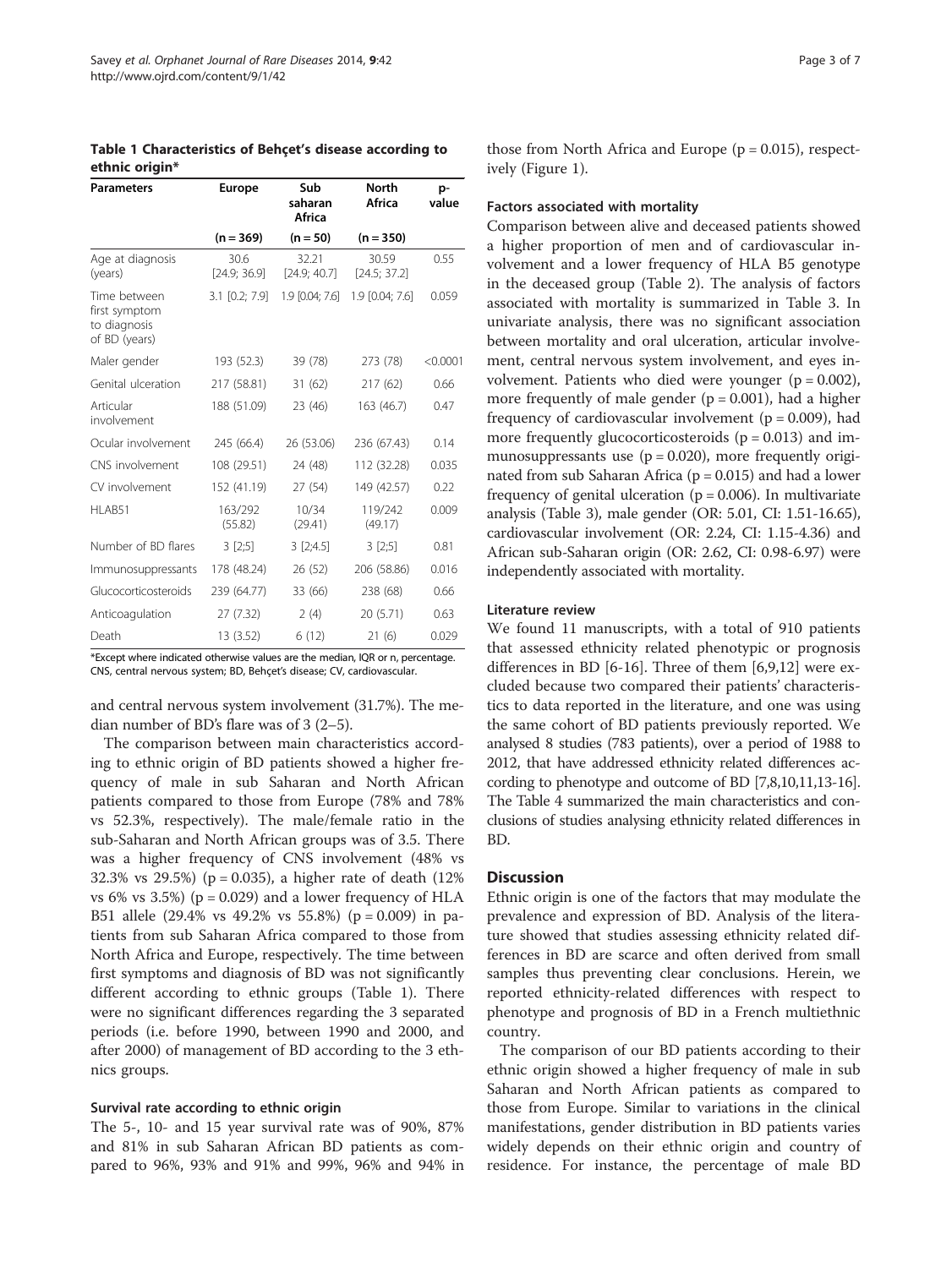<span id="page-4-0"></span>

| Table 2 Comparative analysis between alive and |  |  |
|------------------------------------------------|--|--|
| deceased BD patients                           |  |  |

| <b>Parameters</b>             | N       | Alive                 | N     | Deceased               |
|-------------------------------|---------|-----------------------|-------|------------------------|
|                               | 729     | $(n = 729)$           | 40    | $(n = 40)$             |
| Age at diagnosis              | 724     | 30.6<br>[24.6; 37.19] | 40    | 32.42<br>[27.0; 44.19] |
| Male sex                      | 468     | 64.2%                 | 37    | 92.5%                  |
| Genital ulcerations           | 448     | 61.45%                | 17    | 42.5%                  |
| Oral ulcerations              | 724     | 99.31%                | 40    | 100%                   |
| Articular<br>involvement      | 354     | 48.83%                | 20    | 50%                    |
| Ocular involvement            | 482     | 66.21%                | 25    | 62.5%                  |
| CNS involvement               | 229     | 31.67%                | 15    | 37.5%                  |
| Cardiovascular<br>involvement | 301     | 41.29%                | 27    | 67.5%                  |
| Immunosuppressants            | 380     | 52.13%                | 30    | 75%                    |
| Corticosteroids               | 475     | 65.16%                | 35    | 87.5%                  |
| Anticoagulation               | 46      | 6.31%                 | 3     | 7.5%                   |
| HLAB5*                        | 281/538 | 52.23%                | 11/30 | 36.67%                 |
| Ethnicity                     |         |                       |       |                        |
| Europe                        | 356     | 48.83%                | 13    | 32.5%                  |
| Sub Saharan Africa            | 44      | 6.04%                 | 6     | 15%                    |
| North Africa                  | 329     | 45.13%                | 21    | 52.5%                  |

CNS, central nervous system, BD, Behçet's disease.

\*HLAB5 was available for 538 out of 729 patients.

Except where indicated otherwise values are the median, IQR.

patients in a recent study ranges from 27% in USA to 87% in Azerbaijan [[17\]](#page-7-0). Male gender is a main factor associated with mortality in BD [\[18,19\]](#page-7-0). In our previous study, 92.7% of the BD patients who died were of male gender [\[19\]](#page-7-0). In multivariate analysis, male gender increased by 5 times the odds of death. Male gender and a younger age at onset have been previously reported to markedly influenced disease expression and course of BD [\[18](#page-7-0)]. Lastly, male patients tended to have more flare of BD compared to female [\[19](#page-7-0)].

We observed ethnicity-related differences regarding phenotype of BD. Our study shows a 1.6 times higher frequency of CNS involvement among patients from sub Saharan Africa as compared to those from North Africa and Europe. Cardiovacular involvement tended to be more frequent in sub-Saharan African patients but difference did not reach statistical significance. Arterial and cardiac complications are less common than venous lesions in BD, occurring in 1 to 7% of patients [\[20](#page-7-0)]. The concept of vasculo-Behçet's has been adopted for cases in which vascular complications are present and often dominate the clinical feature that fit with the phenotype of our sub Saharan African BD patients. The main causes of death in BD included major vessel disease, and central nervous system involvement [\[18,19](#page-7-0)]. The frequency of CNS involvement in BD varies widely according country and ranges from 3% in Iran to 34% in Saudi Arabia [[17\]](#page-7-0). The 48% rate of CNS lesions found in our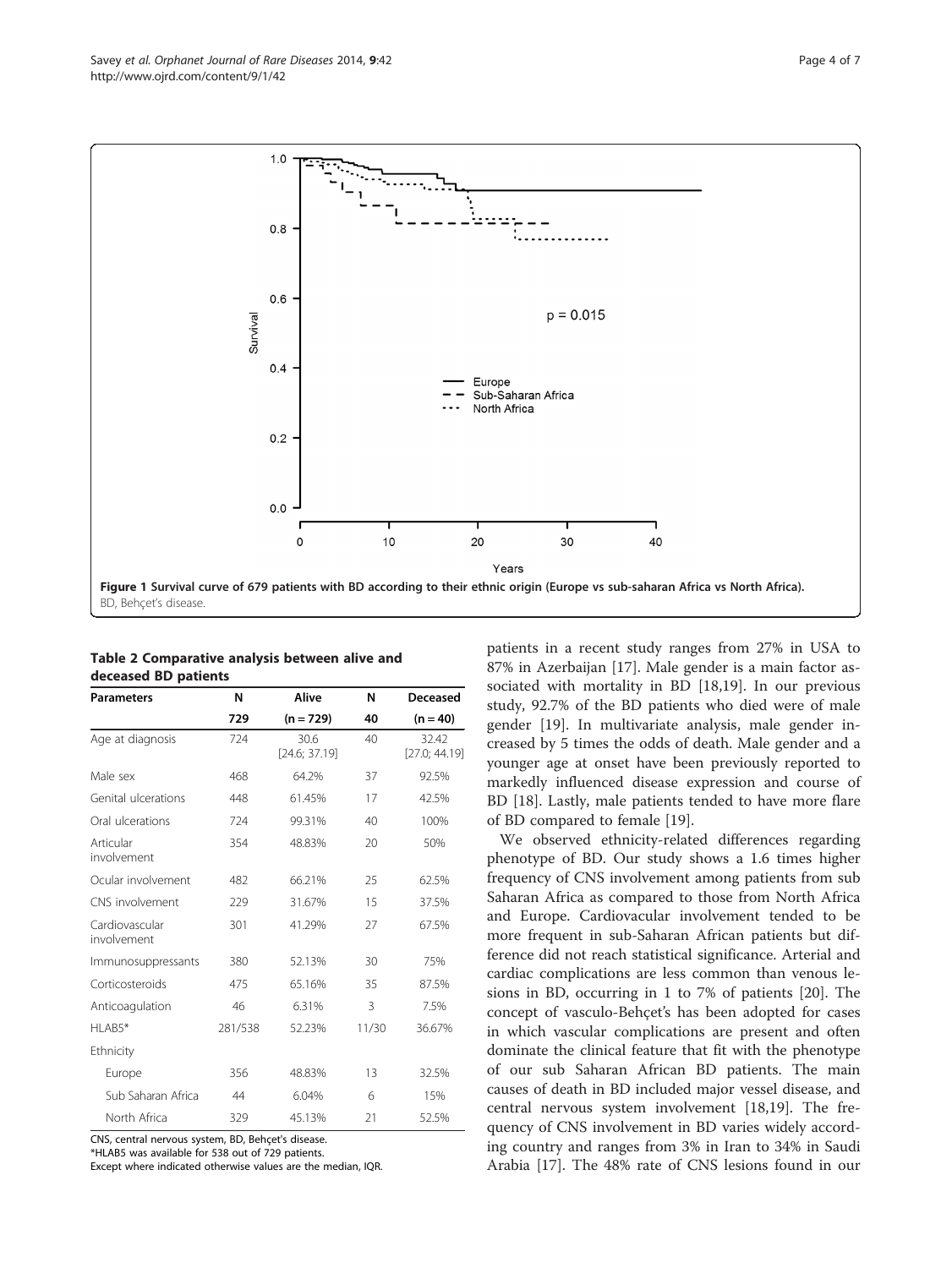<span id="page-5-0"></span>Table 3 Factors associated with mortality in Behçet's disease

|                               | <b>Univariate</b><br>analysis |       | Multivariate<br>analysis |        |
|-------------------------------|-------------------------------|-------|--------------------------|--------|
| <b>Parameters</b>             | HR (CI 95%)                   | p     | HR (CI 95%)              | P      |
| Age at diagnosis              | 1.04 (1.01-1.07)              | 0.002 | 1.05 (1.02-1.08)         | 0.0007 |
| Male gender                   | $6.87(2.1-22.3)$              | 0.001 | $5.01(1.51-16.65)$       | 0.0085 |
| Ethnic origin                 |                               |       |                          |        |
| Europe                        | 1                             | 0.015 |                          |        |
| North Africa                  | 1.93 (0.96-3.85)              |       |                          |        |
| Sub Saharan Africa            | 3.75 (1.43-9.88)              |       | 2.62 (0.98-6.97)         | 0.015  |
| HLA B5                        | $0.54(0.26-1.13)$             | 0.10  |                          |        |
| Oral ulcerations              | $0.54(0.1-2.2)$               | 0.39  | $0.41(0.22 - 0.78)$      | 0.0069 |
| Genital ulcerations           | $0.42(0.22 - 0.79)$           | 0.006 |                          |        |
| Ocular involvement            | $0.81(0.43-1.54)$             | 0.53  |                          |        |
| CNS involvement               | $1.05(0.55-2)$                | 0.88  |                          |        |
| Articular<br>involvement      | $0.8$ $(0.43 - 1.54)$         | 0.49  |                          |        |
| Cardiovascular<br>involvement | 2.43 (1.25-4.7)               | 0.009 | 2.24 (1.15-4.36)         | 0.0184 |
| Corticosteroids               | 3.3 (1.29-8.43)               | 0.013 |                          |        |
| Immunosuppressants            | $2.35(1.15-4.8)$              | 0.020 |                          |        |

CNS, central nervous system, BD, Behçet's disease.

sub Saharan African BD patients was clearly higher than the frequency observed in Saudi Arabia. Although not independently associated with mortality, CNS involvement accounted for 12% of deaths in our previous study [[19\]](#page-7-0). In large studies addressing neurologic disease of BD, the mortality rate range between 5.5 and 20% [[21,22\]](#page-7-0). The median period until death was of 4 years after neurological onset [[21\]](#page-7-0). It was previously reported that BD has diverse clinical expression in various geographical areas. The pathergy reaction is considered highly sensitive and specific for BD in patients from Turkey and Japan, yet is frequently negative in patients from Western countries [\[23](#page-7-0)], or gastrointestinal (GI) involvement, which occurs in about one-third of patients from Japan, but rarely in Mediterranean countries. O'Neill et al. [\[24](#page-7-0)], described regional differences regarding several clinical manifestations of BD. They reported that BD patients from Middle Eastern countries and the Mediterranean basin generally have less widespread disease compared with patients from Western countries (i.e. UK and USA), manifested by lower rates of arthritis, vascular problems, and CNS abnormalities [[24](#page-7-0)].

The HLA B5 allele was two times less frequently found in sub Saharan African BD patients as compared to those from Europe and North Africa and with the

Table 4 Literature review of studies that have addressed ethnycity related differences according to phenotype and outcome of BD [\[7](#page-6-0),[8,10,11,13](#page-7-0)-[16\]](#page-7-0)

| <b>First</b><br>author | Country                              | Year of<br>publication patients | Nb of | <b>Ethnicity</b>                                                                                                                                                                              | Observations*                                                                                                                                                                    |
|------------------------|--------------------------------------|---------------------------------|-------|-----------------------------------------------------------------------------------------------------------------------------------------------------------------------------------------------|----------------------------------------------------------------------------------------------------------------------------------------------------------------------------------|
| Wechsler               | Paris (France)                       | 1988                            | 196   | French Men $(n = 36)$ and North African men<br>$(n = 160)$ .                                                                                                                                  | No significant difference                                                                                                                                                        |
| Zouboulis              | Allemangne                           | 1997                            | 196   | Allemands (n = 82), Immigrés Turques<br>$(n = 86)$ patients originaires de pays<br>étrangers autres ( $n = 28$ )                                                                              | Plus d'atteintes oculaires chez les patients<br>du Sud-Est de l'Europe (Italie, Gèce) et de<br>Turquie. 25% des patients avec évolution<br>défavorable, 3 décès, tous Allemands. |
| Zouboulis              | Germany                              | 1997                            | 196   | German ( $n = 82$ ), Turkish immigrants ( $n = 86$ ),<br>and patients from other foreign countries<br>$(n = 28)$                                                                              | Ocular disease is more frequent in<br>South-Eastern European patients and<br>in Turkish immigrants.                                                                              |
| Muhaya                 | Kurume (Japan)<br>London (England)   | 2000                            | 54    | Japanese ( $n = 35$ ) and British ( $n = 19$ )<br>(including: 12 caucasians, 5 Middle Eastern,<br>1 African, 1 Asian)                                                                         | Kurume patients have more active anterior<br>uveitis and more posterior uveitis than<br>London patients.                                                                         |
| Krause                 | Tel Aviv (Israel)                    | 2001                            | 100   | Jewish patients ( $n = 66$ ) (most of them<br>originated from Iran/Irag, Turkey and North<br>African countries) and Arabic patients ( $n = 34$ )                                              | Arabic patients have more severe ocular<br>diseases. Jewish patients from North African<br>countries have higher disease severity score.                                         |
| Kotter                 | Tübingen<br>(Germany)                | 2004                            | 65    | German ( $n = 32$ ) and Turkish descents ( $n = 33$ )                                                                                                                                         | No significant difference                                                                                                                                                        |
| Rozenbaum              | Northern area of<br>Israel           | 2007                            | 53    | Arabs ( $n = 30$ ) and Druzes ( $n = 23$ )                                                                                                                                                    | Higher frequency of uveitis, of deep vein<br>thrombosis, and of CNS involvement, and a<br>higher global severity score in Arabs.                                                 |
| Mahr                   | Seine-Saint-Denis<br>County (France) | 2008                            | 79    | European patients ( $n = 19$ ) and non-<br>European patients ( $n = 60$ ).                                                                                                                    | No significant difference                                                                                                                                                        |
| Mohammad               | Skåne (Sweden)                       | 2012                            | 40    | Swedish ancestry ( $n = 12$ ) and non-Swedish<br>ancestry (28/40, 70%) [Middle East (n = 15),<br>Africa (n = 2), East Asia (n = 2); Turkey (n = 2),<br>Central and Eastern Europe $(n = 6)$ ] | No significant difference                                                                                                                                                        |

\*Difference with respect to phenotype or outcome of BD. CNS, central nervous system.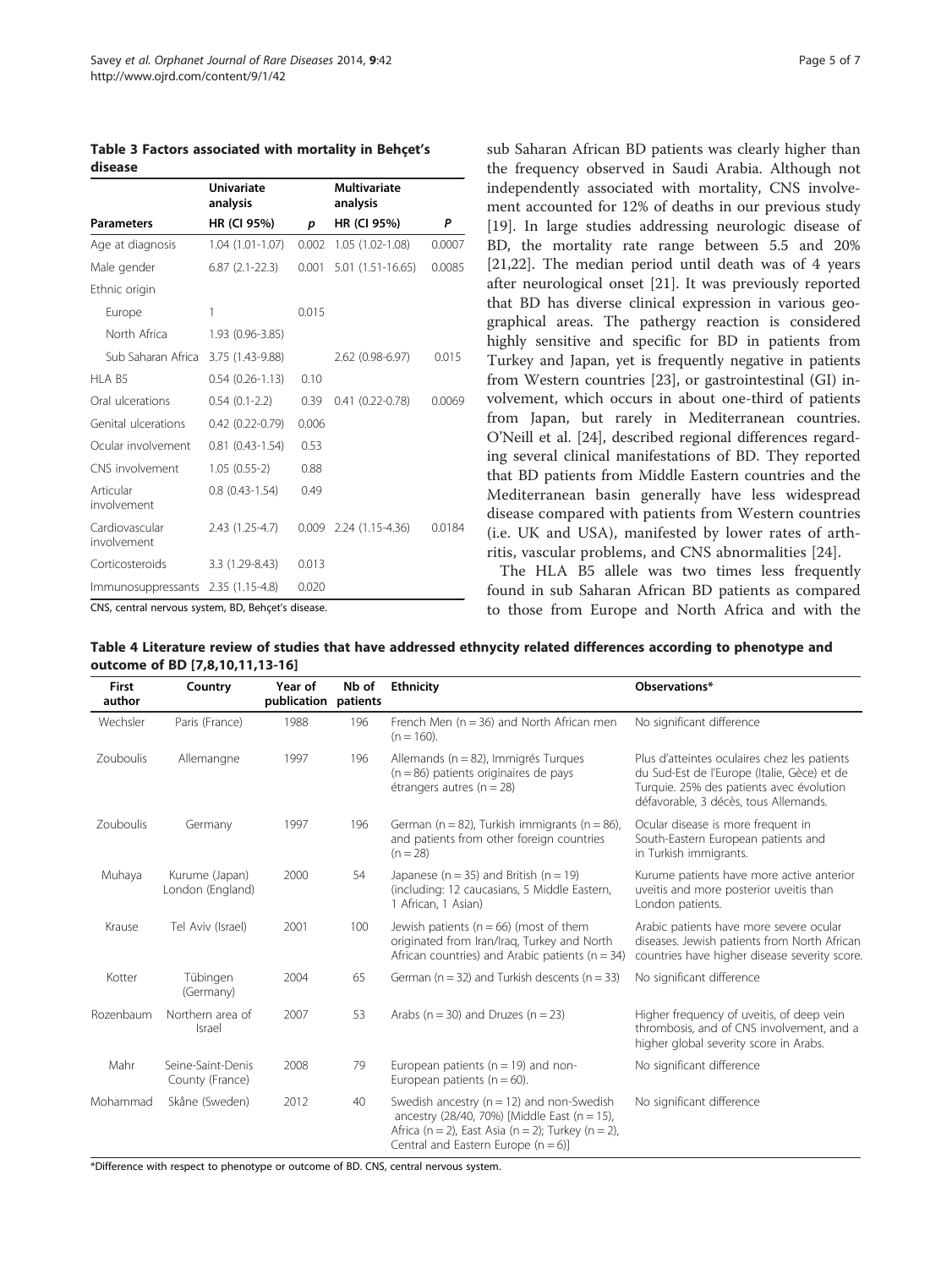<span id="page-6-0"></span>overall prevalence of HLA B5 allele usually reported in BD studies [\[25](#page-7-0)]. Large association analysis studies have reported that HLA B51 is carried by one-to two-thirds of BD patients and increases the risk of BD development by 6 [\[25\]](#page-7-0). Authors have suggested that HLA B51 positive and negative BD patients differed in that the former more frequently developed eye involvement [[26\]](#page-7-0) or sometimes CNS involvement [1] and the latter more commonly thrombophlebitis. However, based on two recent large meta-analyses, it has been shown that no real association exists between HLA-B51 positivity and the frequency of CNS involvement [[25\]](#page-7-0). In contrast, uveitis, genital ulcerations and skin lesions were more frequent in BD patients carrying this allele. However, whether BD carriers of HLA-B51 allele exhibit a more severe disease course is still unknown.

The most original finding of our study is that sub Saharan African BD patients had up to 3 times higher mortality compared to North African and European patients. Their 15-year mortality rate was of 20% which was much higher than the 5-10% usually found in large series of BD patients [[18,19\]](#page-7-0). The sub Saharan African group was independently associated with a poor outcome as well as male gender and cardiovascular involvement in our BD patients. These data has, to the best of our knowledge, never been described in the literature. We suggest that a particular attention should be given to sub Saharan African patients in BD. Krause et al. [\[8](#page-7-0)] have described the influence of ethnic origin on clinical expression and disease severity in Israeli patients. They studied 100 patients fulfilling International Study Group criteria for BD including 66 Jewish and 34 Arabic patients. The 3 largest ethnic groups of Jewish patients were from Iran/Iraq ( $n = 21$ ), Turkey ( $n = 12$ ), and North Africa  $(n = 21)$  countries. Arabic patients had more severe ocular disease with significantly higher rate of posterior uveitis (20.6 vs 4.6%). In the 3 most common Jewish ethnic groups, patients form Iran/Iraq disclosed higher rate of folliculitis (61.9 vs and 28.6%). Jewish patients from North African countries had higher rate of ocular disease and disease severity score was significantly higher in this population. Zouboulis et al. [\[16](#page-7-0)], analysed the clinical features of 196 BD patients [German  $(n = 82)$ , Turkish immigrants  $(n = 86)$  or immigrants from other countries  $(n = 28)$ . They found a higher rate of ocular disease in South-Eastern European patients (Italy and Greece) compared to South-Western and North European patients. Frequency of ocular lesions was also more frequent in Turkish patients compared to German.

We acknowledge some limitations in the current study. Our analysis was performed as a retrospective review. Socioeconomic differences may exist in our study population, especially between European and African (i.e. North or sub Saharan) patients. However, the time

between first symptoms to BD diagnosis was equivalent between groups. Access to medical system does not seem to significantly account for the differences observed because the French social security system covers all medical care. One can hypothesize that genetic factors (i.e. HLA B 51 and/or others) may be involved in ethnic differences with respect to phenotype and outcome of BD. We were not able to collect country of birth of BD patients in a comprehensive manner in order to provide some insight into environment versus genetic influences.

In conclusion, in a French multiethnic country, sub Saharan African BD patients exhibited a worse prognosis. They displayed a higher frequency of CNS involvement and trend toward higher cardiovascular involvement compared to BD patients from Europe or North Africa. Their 15-year mortality rate reached 20% which is 3 times higher than the overall mortality in BD. Taken together, these data suggest that a particular attention should be given to sub Saharan African BD patients.

#### Competing interests

The authors declare that they have no competing interests.

#### Authors' contributions

LS and DS wrote the paper. DS designed the study. MRR performed the statistical analysis. LS, BW, CC, JCP, PC and DS followed the patients. All authors read and approved the final manuscript.

#### Disclosures

The authors had nothing to disclose. This study was supported by the Association Française de la maladie de Behçet (AFBehçet).

#### Author details

<sup>1</sup>Department of Internal medicine and Clinical Immunology, Centre de référence des maladies autoimmunes et systémiques rares, AP-HP, Hôpital Pitié-Salpétrière, Paris, France. <sup>2</sup> Pierre et Marie Curie-Paris VI University, DHU I2B, Inflammation, Immunopathologie, Biothérapie, Université Pierre et Marie Curie, Paris VI, France. <sup>3</sup>Department of Biostatistics and Medical Data Processing; INSERM U717, Hôpital Saint-Louis, Paris, France.

#### Received: 6 December 2013 Accepted: 11 March 2014 Published: 27 March 2014

#### References

- 1. Sakane T, Takeno M, Suzuki N, Inaba G: Behcet's disease. N Engl J Med 1999, 341(17):1284–1291.
- 2. Ohno S, Ohguchi M, Hirose S, Matsuda H, Wakisaka A, Aizawa M: Close association of HLA-Bw51 with Behcet's disease. Arch Ophthalmol 1982, 100(9):1455–1458.
- 3. Lewis KA, Graham EM, Stanford MR: Systematic review of ethnic variation in the phenotype of Behcet's disease. Scand J Rheumatol 2007, 36(1):1-6.
- 4. Yurdakul S, Tuzuner N, Yurdakul I, Hamuryudan V, Yazici H: Gastrointestinal involvement in Behcet's syndrome: a controlled study. Ann Rheum Dis 1996, 55(3):208–210.
- 5. International Study Group for Behcet's Disease: Criteria for diagnosis of Behcet's disease. Lancet 1990, 335(8697):1078–1080.
- 6. Hamdan A, Mansour W, Uthman I, Masri AF, Nasr F, Arayssi T: Behcet's disease in Lebanon: clinical profile, severity and two-decade comparison. Clin Rheumatol 2006, 25(3):364–367.
- 7. Kotter I, Vonthein R, Muller CA, Gunaydin I, Zierhut M, Stubiger N: Behcet's disease in patients of German and Turkish origin living in Germany: a comparative analysis. J Rheumatol 2004, 31(1):133–139.